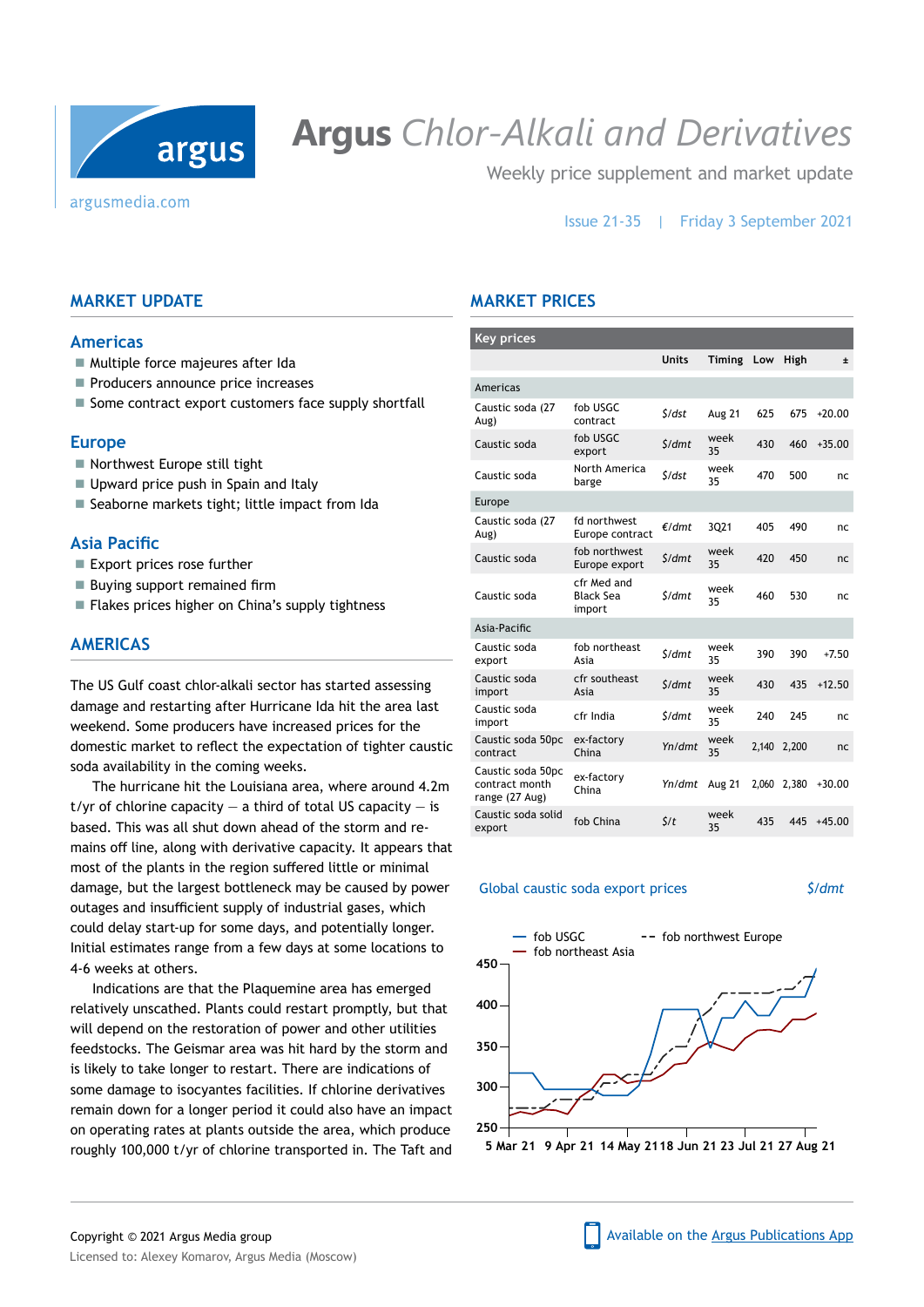Convent chlorine areas were in the direct line of Ida and are at risk of the longest delays.

The port of New Orleans trade hub remains closed to all traffic and storm damage has halted navigation along parts of the lower Mississippi river. Shipping activity is unlikely to resume by the end of the week, but there is some confidence that the situation should improve over the weekend and into next week.

Following the hurricane, multiple force majeures were announced across the chlor-vinyl chain. One producer with

| Louisiana chlor-alkali and derivative capacities |                    |           |  |  |  |  |  |
|--------------------------------------------------|--------------------|-----------|--|--|--|--|--|
| Company                                          | Location           | Capacity  |  |  |  |  |  |
| Chlorine/caustic soda ('000t, '000dmt)           |                    |           |  |  |  |  |  |
| Occidental Chemical Corp                         | Convent            | 355/390   |  |  |  |  |  |
| Occidental Chemical Corp                         | Geismar            | 443/488   |  |  |  |  |  |
| Westlake                                         | Geismar            | 318/350   |  |  |  |  |  |
| Olin                                             | Plaquemine         | 845/768   |  |  |  |  |  |
| Olin                                             | St Gabriel         | 224/246   |  |  |  |  |  |
| Shintech                                         | Plaquemine         | 1146/1260 |  |  |  |  |  |
| Westlake                                         | Plaquemine         | 427/470   |  |  |  |  |  |
| Occidental Chemical Corp                         | <b>Taft</b>        | 255/232   |  |  |  |  |  |
| KOH ('000t)                                      |                    |           |  |  |  |  |  |
| Occidental Chemical Corp                         | Taft               | 323       |  |  |  |  |  |
| EDC ('000t)                                      |                    |           |  |  |  |  |  |
| Formosa                                          | <b>Baton Rouge</b> | 525       |  |  |  |  |  |
| Occidental Chemical Corp                         | Geismar            | 277       |  |  |  |  |  |
| Westlake                                         | Geismar            | 750       |  |  |  |  |  |
| Olin                                             | Plaquemine         | 421       |  |  |  |  |  |
| Shintech                                         | Plaquemine         | 3170      |  |  |  |  |  |
| Westlake                                         | Plaquemine         | 1165      |  |  |  |  |  |
| <b>VCM ('000t)</b>                               |                    |           |  |  |  |  |  |
| Formosa                                          | <b>Baton Rouge</b> | 653       |  |  |  |  |  |
| Westlake                                         | Geismar 420        |           |  |  |  |  |  |
| Shintech                                         | Plaquemine         | 1900      |  |  |  |  |  |
| Westlake                                         | Plaquemine         | 726       |  |  |  |  |  |
| PVC ('000t)                                      |                    |           |  |  |  |  |  |
| Shintech                                         | Addis              | 600       |  |  |  |  |  |
| Formosa                                          | <b>Baton Rouge</b> | 540       |  |  |  |  |  |
| Shintech                                         | Plaquemine         | 900       |  |  |  |  |  |
| Westlake                                         | Plaquemine         | 750       |  |  |  |  |  |
| Propylene oxide ('000t)                          |                    |           |  |  |  |  |  |
| Dow                                              | Plaquemine,        | 315       |  |  |  |  |  |
| MDI ('000t)                                      |                    |           |  |  |  |  |  |
| <b>BASF</b>                                      | Geismar            | 290       |  |  |  |  |  |
| Huntsman                                         | Geismar            | 900       |  |  |  |  |  |
| TDI ('000t)                                      |                    |           |  |  |  |  |  |
| <b>BASF</b>                                      | Geismar            | 160       |  |  |  |  |  |

two plants announced an 80pc allocation for caustic soda across its system, while maintaining a pre-existing allocation on chlorine. Another announced a system-wide force majeure on all caustic soda in its North American system, as well as on PVC and VCM.

Consumption capacity of both caustic soda and chlorine will also have been lost, but overall the event will further tighten the chlorine and caustic soda balances. This is expected to be supportive of price increases, although that will depend on the pace of recovery. One producer announced its intention to increase domestic caustic soda prices by \$55/dst for diaphragm grade and by \$75/dst for membrane or premium grades. Another producer announced a \$100/dst increase on diaphragm and membrane grades on Thursday. The success in implementing all or the majority of the price increases will depend very much on the pace of recovery.

Spot caustic soda export activity was already limited before the hurricane struck, and if logistics issues prevent the movement of product upstream for significantly longer than expected it will be even more constrained. Contract export customers also face reductions, with one USGC producer and a trading firm issuing force majeure notices to customers in Brazil. There has been no availability and no activity because of the hurricane, but it is evident that the previous range would not representative at this moment. We have assessed the USGC export price higher at \$430-460/dmt on the basis of estimated netbacks from other regions and increasing domestic prices.

## **Europe**

Northwest Europe is starting preparations for the fourth quarter. Sellers and customers are assessing possible market scenarios for October so they can begin formulating their price ideas. Both ends of the supply chain expect supply tightness for at least another few weeks, but opinions on its intensity vary. Producers are almost certain that availability will remain limited and that stocks will stay low into October, as the industry has yet to recover from a series of production issues and navigate current and upcoming planned shutdowns. They are also monitoring production outages in the US following Hurricane Ida and their impact on the seaborne markets, checking if production losses will prompt more enquiries in Europe. Local buyers are confident that contract volumes are secure, and that the healthy chlorine offtake could soon lead to an easier caustic soda market balance. Sellers and buyers will begin communicating their price ideas for October in the coming weeks, but there are already indications that some producers are contemplating

.

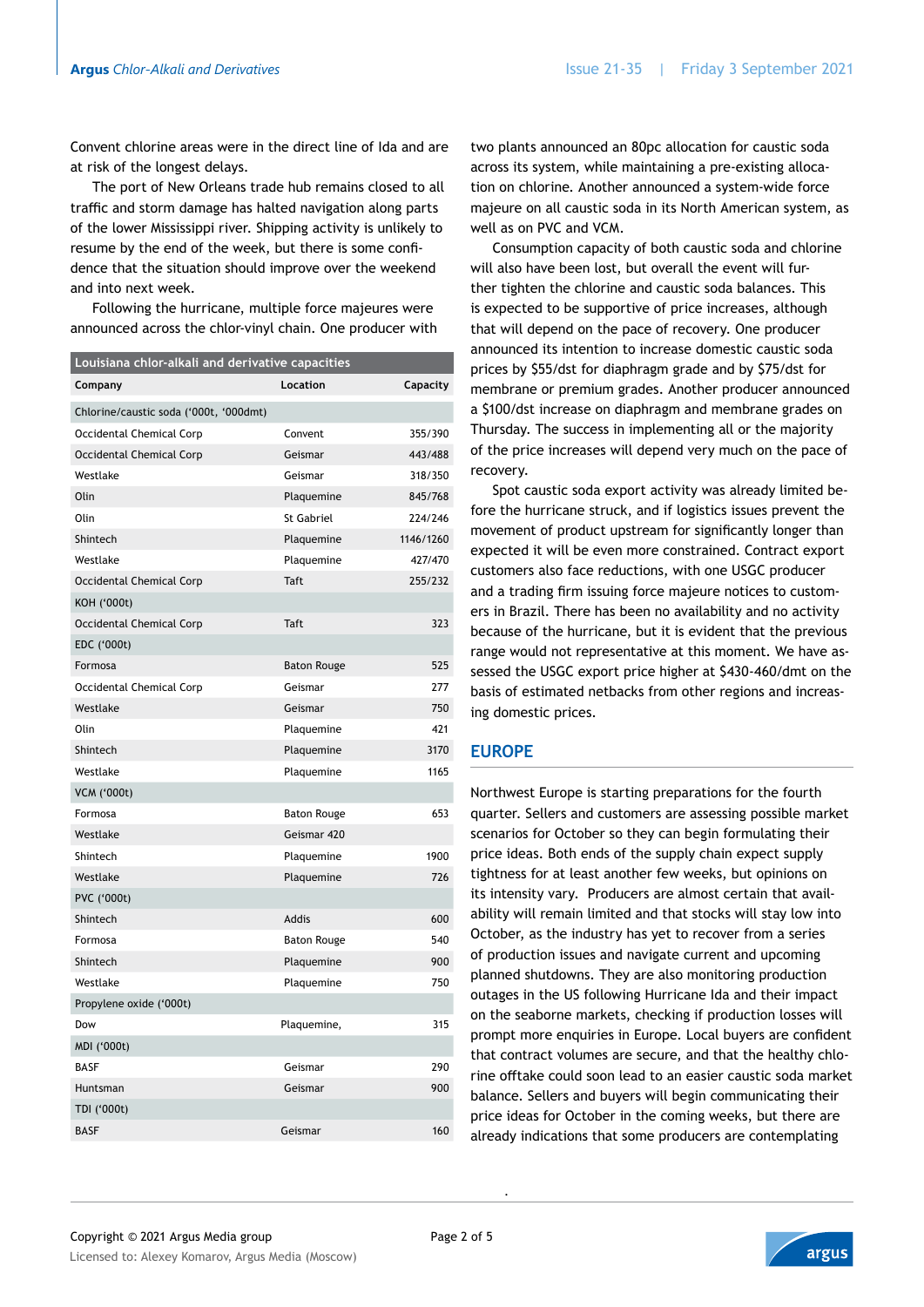major price increases.

The Euro Chlor data for July show minor progress with chlorine output and caustic soda inventories for the EU27 countries plus Norway, Switzerland and the UK. Average daily chlorine output of 27,446t was 2.2pc higher than in June 2021 as operating rates moved to just above 86pc. Caustic soda stocks rose by 11.7pc to 191,122dmt between June and July, but remain low by any standard. It is possible that this progress was sustained in August, but the industry has still a long way to go until a comfortable caustic soda supply situation is reinstalled.

Some southern European producers are looking to raise prices further for September business. In Spain, a major producer is approaching customers with a €100/dmt price rise target on a take-it-or-leave it basis, while other sellers are also understood to seek higher levels in order to close the price gap between Iberia and Italy. Buyers are bewildered by the magnitude of the proposed increase and are resisting upward movements, especially as demand is only just starting to recover from the summer lull and they have not experienced serious supply shortfalls. In Italy, some sellers intend to roll over prices from August into September, while others are seeking to raise prices by €50/dmt and some resellers are looking to pass on a larger proportion of recent import price increases to their customers in this month. August business took place at €440-550/dmt fd across southern Europe, with customers in Iberia paying around the lower end of the range and Italian buyers paying around the upper end of the range.

Caustic soda availability in the seaborne markets remains tight, with only few northwest European exporters considering October liftings. They are looking to push prices beyond the current high of \$450/dmt fob as they expect demand to continue to outstrip supply, with or without the impact of Hurricane Ida in the US. Some US importers are testing the waters in Europe and have placed enquiries, but they are not looking to conclude these urgently as the full impact of the US outages have yet to emerge. This week's pricing is stable at \$420-450/dmt fob.

Import pricing in the Mediterranean and Black Sea region is also unchanged at \$460-530/dmt cfr including import duty where applicable, as fixtures for October lifting have yet to materialise. The market is still awaiting new price indications, although some importers are looking to source at or just below \$500/dmt cfr. Caustic soda remains in limited supply, especially for northwest European origins, and the arbitrage from most overseas origins remains closed. Fresh enquiries have also emerged for destinations in the Americas following hurricane Ida, but shipping interest is low due to the lack of spot material.

# **Asia Pacific**

Northeast Asian export prices were firmer with one spot transaction of east China origin at \$390/dmt fob. The final destination of the cargo was undisclosed but will be used for short-covering purposes. The spot export availability remained largely stable, especially from South Korea and China but supplies from Japan and Taiwan were limited for September-October loading.

Firm demand for spot export cargoes saw an increasing number of producers adopting open tender methods, allowing the highest bidders to secure the cargoes instead of one-to-one negotiations. Chinese producers have opted to release more cargoes into the export market because of better netbacks compared with domestic parity prices.

Hurricane Ida that struck the USGC earlier this week has affected already bullish market sentiment in Asia, as buyers expected the supply shortfall in the USGC will divert their caustic soda purchases to northeast Asia, further tightening regional supplies and lifting prices. But some buyers were wary about a temporary impact, with prices reversing when the USGC resumes normal production.

Southeast Asian import prices continued to settle marginally higher at \$430-435/dmt cfr, with the latest two fixtures heading toward Malaysia. Another RFQ for imports from the Philippines was also issued and closing for submissions on 6 September.

A further rise in import prices in southeast Asia is possible because of robust offtake from regular import buyers and from newly built alumina and mineral processing plants in Indonesia.

A RFQ issued by Well Harvest for a 15,000dmt cargo for September-October arrival was possibly done at the end of last week at \$415/dmt cfr with domestic producers in Indonesia. This fixture is considered a domestic transaction and therefore excluded from *Argus*' southeast Asia cfr range. Well Harvest's second phase 1mn t/yr expansion is expected to commission its production line by the end of this year. The first batch of alumina is expected to be ready by next year's second quarter. The refinery is expected to consume about 200,000 dmt/yr of caustic soda when both lines are fully operational.

Domestic prices of caustic soda in China were largely stable with minor fluctuations within a narrow range. The latest contractual prices of the 32pc grade with Henan alumina refineries rose by 200 yuan/dmt to a new high of Yn2,450-2,550/dmt ex-plant. Prices of the 50pc grade with Shanxi refineries were fixed at Yn2,390/dmt ex-plant, an increase of Yn200/dmt.

The rise in merchant alumina prices in north China to the



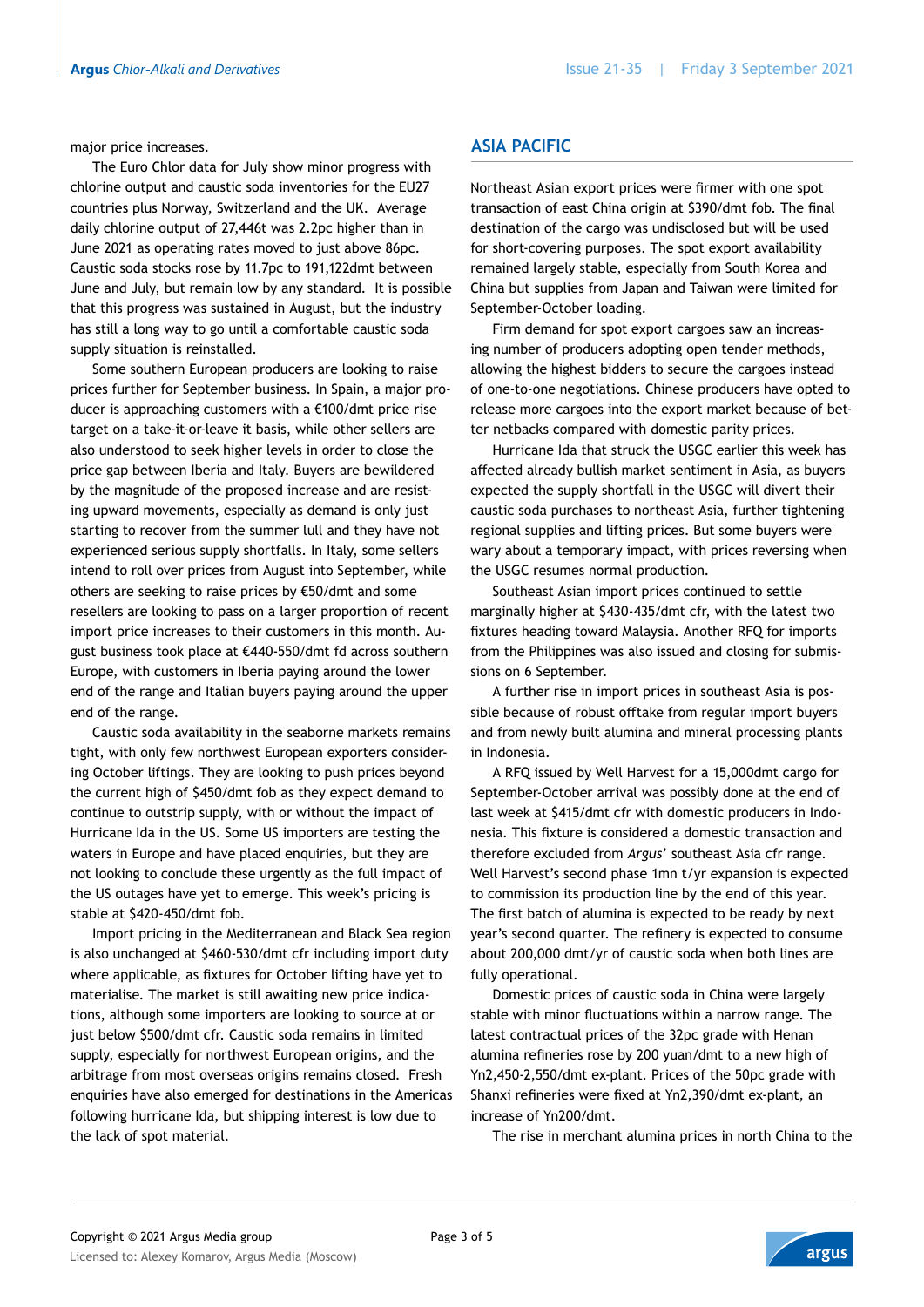new high of Yn2,900-3,000/t ex-plant bolstered caustic soda prices with refineries opting to raise run rates. Supplies have got a little tighter as some facilities have opted to shut down or scale down operations during environmental inspections, providing steady price support in north China.

The rise in contractual prices is expected to lift spot prices, especially in north China in the coming weeks. But producers in Shandong have opted to roll over their September contractual prices of the 32pc grade at Yn600/lmt and the 50pc grade at Yn968/lmt ex-plant. Spot prices of the 50pc grade were also unchanged at around Yn2,100/dmt ex-plant.

The caustic soda market in east China is largely stable as travel restrictions ease, allowing easier movement of cargoes by water and road. Although there was still some port congestion because of Covid-19 quarantine restrictions, the situation has significantly improved with many chlor-alkali production sites and their downstream industries resuming normal production. This has resulting in some build-up in caustic soda inventories.

Spot prices of the 32pc grade in Zhejiang and Anhui were unchanged at Yn780-830/lmt and Yn750-760/lmt ex-plant respectively. Prices in Jiangsu have dipped slightly to settle lower at Yn680-780/lmt ex-plant.

The merchant liquid chlorine market in China is mixed with prices in north China broadly higher, while prices in east China market fell within a narrow range. Mainstream ex-factory prices for truck delivery in Shandong increased by Yn550-600/t to settle higher at Yn1,300-1,600/t. The price has bottomed out from recent falls as demand from the downstream industries and restocking by trading firms lifted prices.

But mainstream ex-factory prices in east China fell by Yn50/t to settle lower at Yn1,000-1,300/t. The easing of travel restrictions and movement of cargoes have prompted chlor-alkali producers to resume full run rates, lifting chlorine inventories.

India's domestic liquid caustic soda prices have firmed to 30,000-30,500 rupees/dmt (\$414/dmt), excluding tax and delivery. The supply-demand position in the country remained tightly balanced as producers have to fulfil the volumes already committed in the export market, coupled with the steady offtake from domestic alumina refineries.

Producers lifted their indicative export base price to a new high of \$410-415/dmt fob for October-November loading cargoes, in line with their domestic parity price. Producers were also trying to hike their domestic prices to Rs34,000/ dmt ex-plant with a tighter balance position.

Chinese caustic soda flakes export prices have increased significantly by \$35-40/t this month to \$435-445/t fob on the

back of tighter export availability and rising liquid export prices. Xinjiang Zhongtai, one of the main inland flakes producers in China, was experiencing some production issues that resulted in tighter export availability. It lifted prices by almost 10pc compared with last month.

The existing shipping constraints and higher freight rates have also contributed to higher regional cfr prices. Chinese flake offers to southeast Asia were higher at \$470/t cfr. Some traders were trying to hike their offers to \$500/t cfr with the supply tightness.

Flakes export prices from outside China were largely unchanged hovering at around \$370-380/t fob. These export prices were slow in reacting to the surge in Chinese offers, although there were indications of a price hike to raise their offers to above \$400/t fob.

The domestic flakes market in China was active. Xinjiang Zhongtai was shut down for maintenance and tightened supplies temporarily. The central environmental protection team have started inspections in some north China provinces. Operations at some plants were scaled down or closed for the inspections.

Continuing summer electricity curbs have also affected many of the chlor-alkali production bases in north China, further tightening flakes availability. But flakes consumption from the alumina industry was firmer in response to the rise in merchant alumina prices in China, lifting domestic prices significantly higher.

Mainstream flakes prices rose by Yn150-200/t in Inner Mongolia to about Yn2,350-2,400/t ex-plant, while prices in Xinjiang also settled higher at Yn2,150-2,200/t ex-plant. Prices in Shandong were a little firmer at Yn2,450-2,500/t, while mainstream prices in east China rose by Yn300/t to around Yn2,800/t ex-plant.

India's domestic flakes prices were also firmer in tandem with a rise in liquid prices to around Rs31,000-32,000/t (\$444/t) ex-plant, almost the same level as the liquid market. Demand for flakes from the broader smaller downstream segments remained largely subdued, as resistance to price hikes from smaller consumers remained strong.